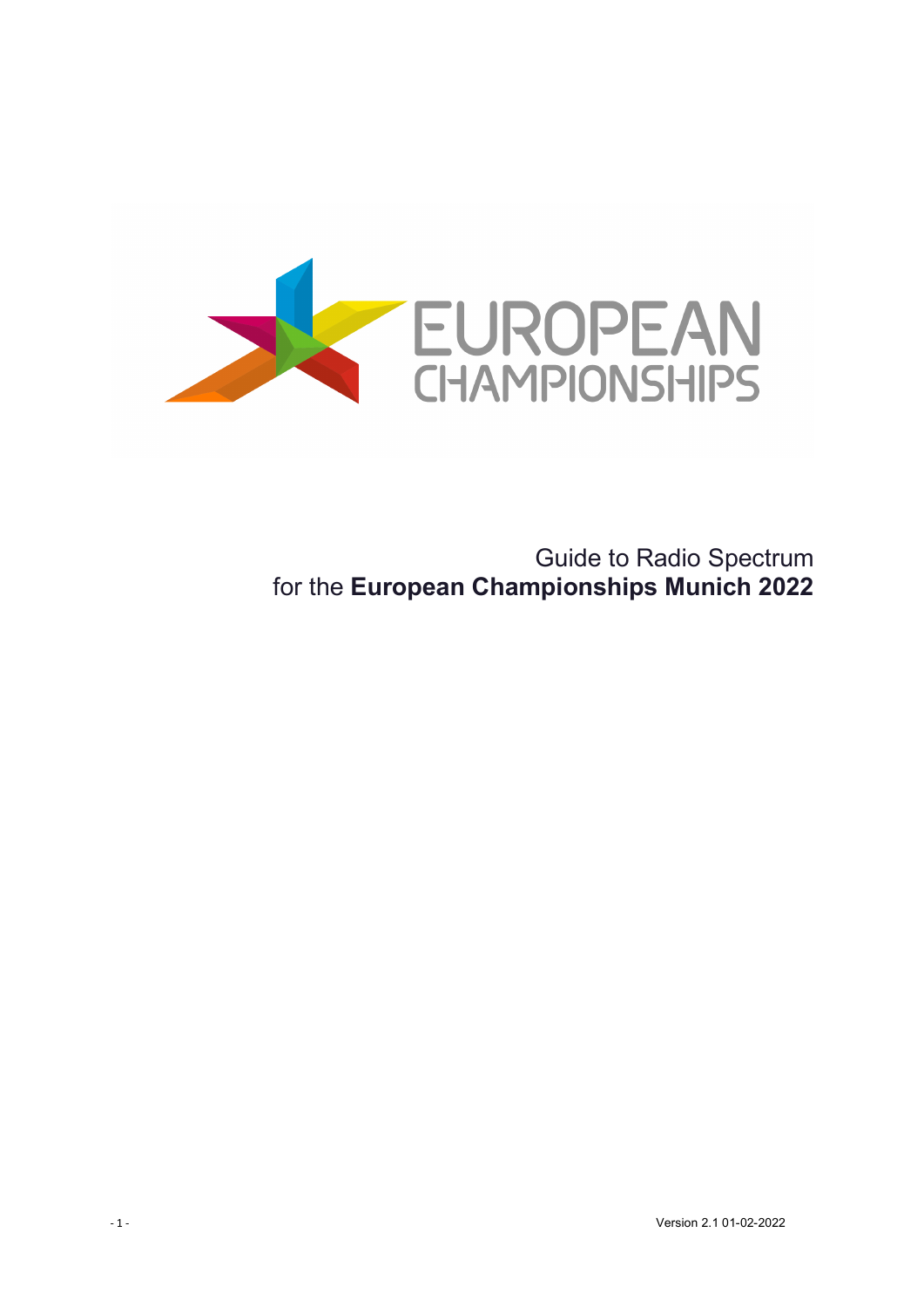# **Contents**

| European Championships Munich 2022   | 3 |
|--------------------------------------|---|
| Radio Spectrum                       | 4 |
| <b>Frequency Application Process</b> | 5 |
| <b>Test and Tagging</b>              | 6 |
| Venues                               |   |
| Contacts                             | 8 |

\_\_\_\_\_\_\_\_\_\_\_\_\_\_\_\_\_\_\_\_\_\_\_\_\_\_\_\_\_\_\_\_\_\_\_\_\_\_\_\_\_\_\_\_\_\_\_\_\_\_\_\_\_\_\_\_\_\_\_\_\_\_\_\_\_\_\_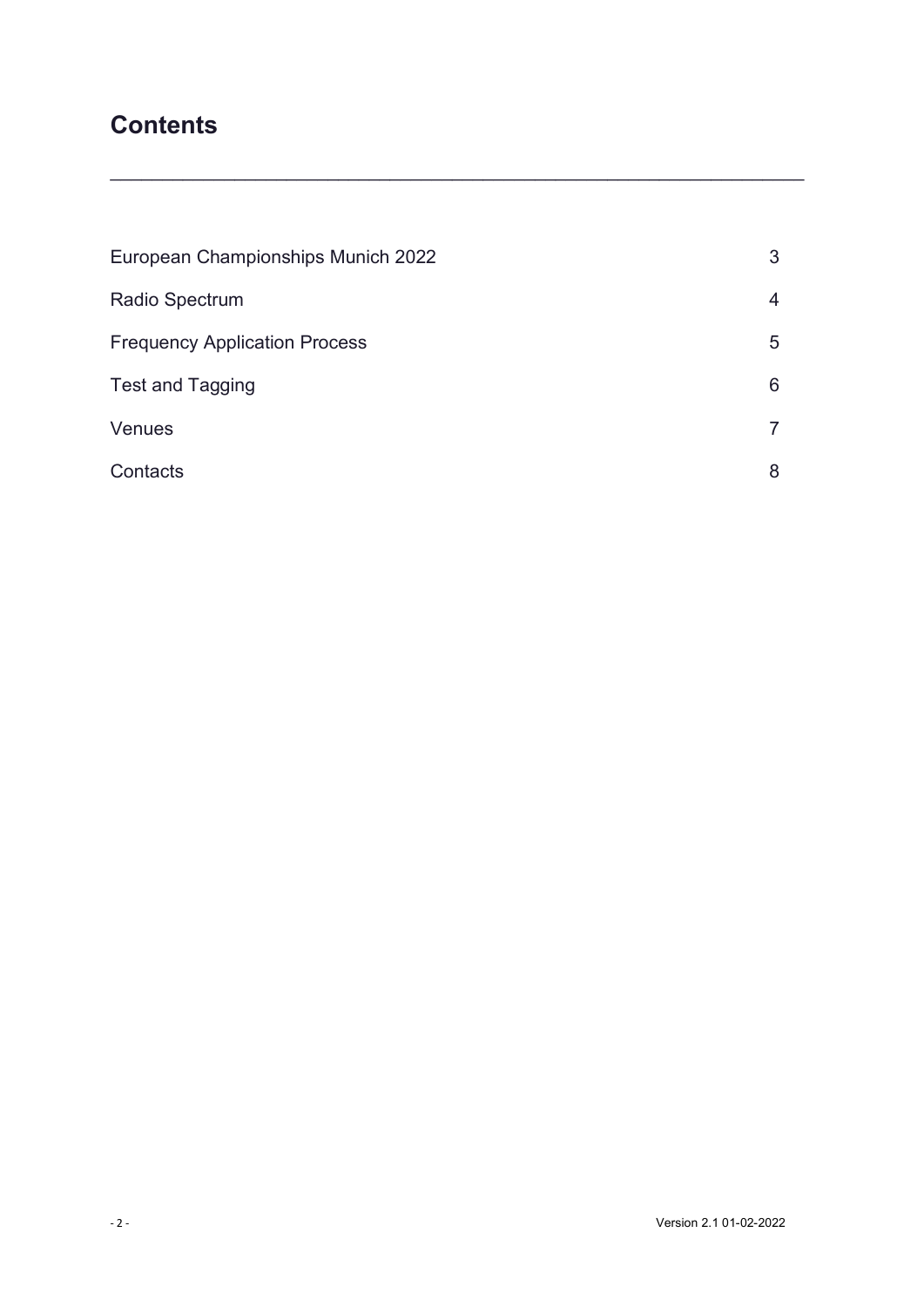### **European Championships Munich 2022**

The European Championships Munich 2022 will be the biggest sports event in Germany since the 1972 Summer Olympics.

From **11-21 August 2022**, European sport will be united as its best athletes compete for the highest accolade of their sport on the continent – the title of 'European Champion'. The second edition of the European Championships will feature nine Olympic sports: **Athletics, Beach Volleyball, Canoe Sprint, Cycling, Gymnastics, Rowing, Sport Climbing, Table Tennis,** and **Triathlon**.

Along with the Olympiapark at the heart of the event, the entire city will dress up for a glorious and unforgettable spectacle of sport and culture – a fitting way to celebrate a golden jubilee.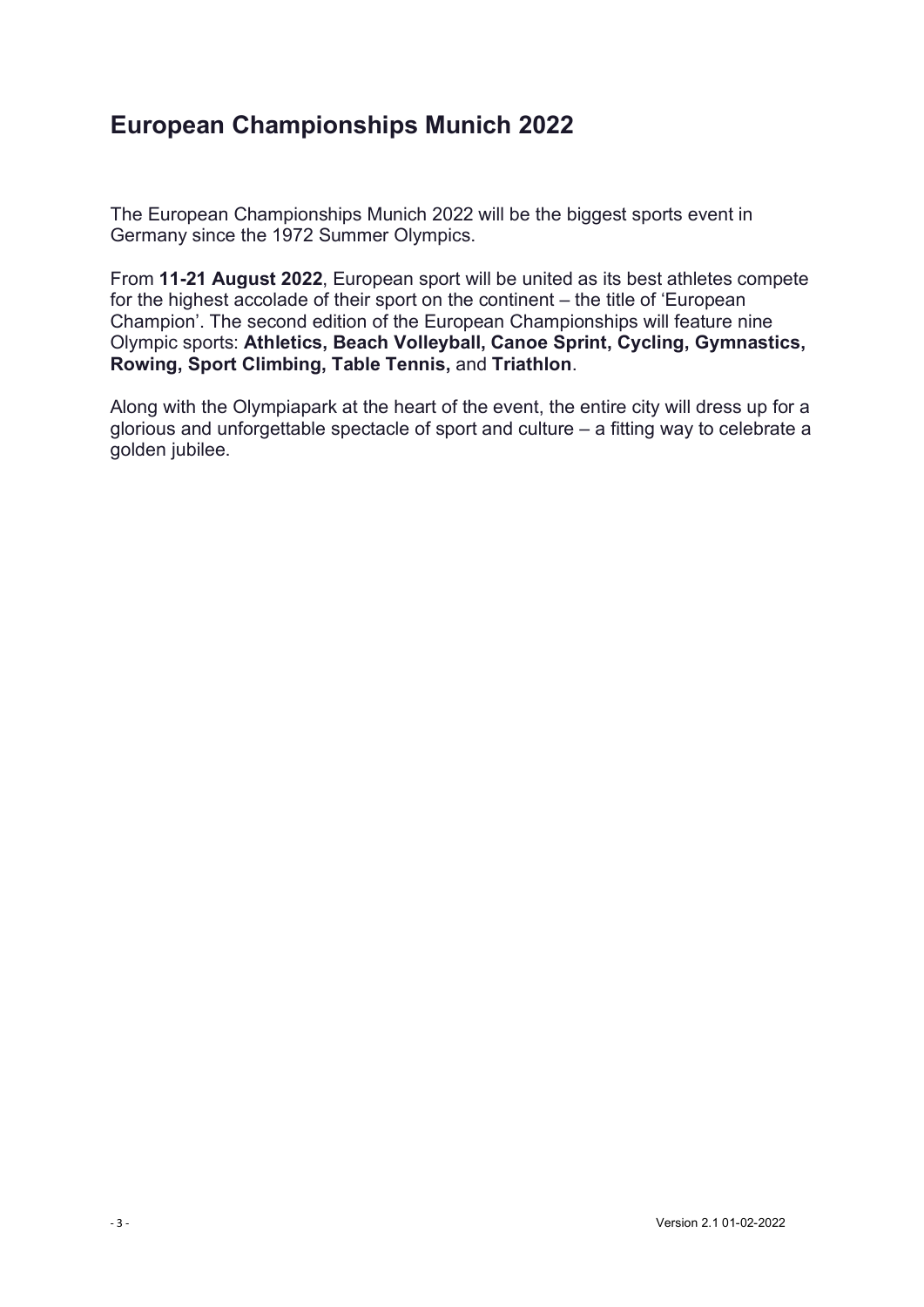### **Radio Spectrum**

Planning and co-ordination of all wireless devices is essential if users are to be able to operate effectively at and around the **European Championships Munich 2022** without interference.

Special arrangements have been put in place to cope with the extremely high demand for spectrum, including a dedicated licensing, test and tagging service for spectrum users. This service is coordinated by Riedel Communications<sup>1</sup> in cooperation with the Bundesnetzagentur2 (BNetzA).

All spectrum users in possession of an existing German licence that would normally allow them to operate from Munich under normal circumstances, must also apply for a Munich 2022 Spectrum licence (the Games Licence) should they wish to operate at Munich 2022 venues.

Your equipment must be tested and tagged before operating in a venue, or prior to setting up at broadcast locations. The test and tagging center will be located in the Olympic Park. The exact location will be announced at a later stage.

It is a criminal offence to use radio apparatus in Germany without a valid licence or licence exemption and will be prosecuted by the appropriate authorities.

 $\overline{a}$ 

<sup>1</sup> https://www.riedel.net/en/

<sup>2</sup> https://www.bundesnetzagentur.de/EN/Home/home\_node.html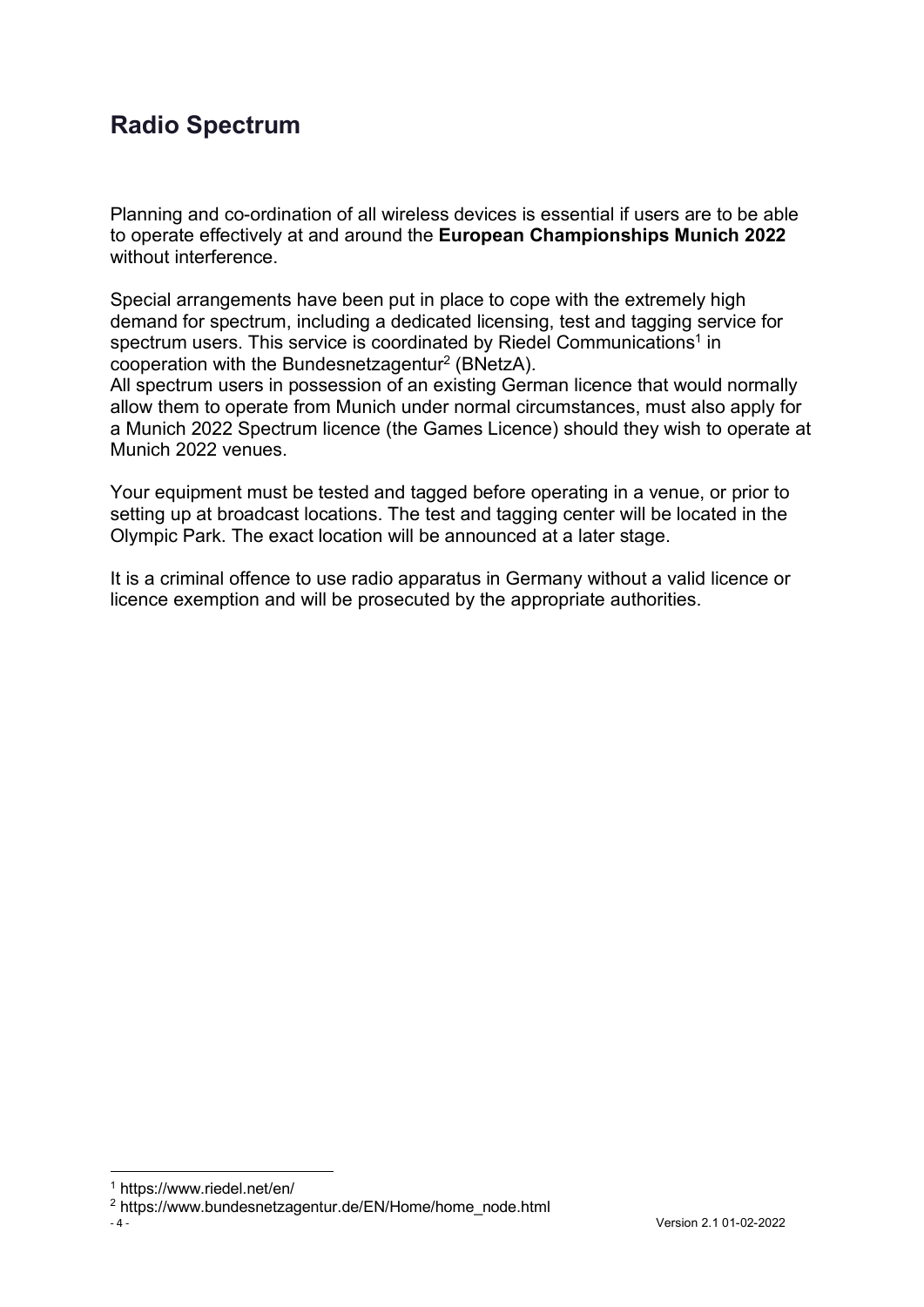# **Frequency Application Process**

All users planning to use wireless devices (for example walkie talkies, wireless cameras, microphone, PMR446, DECT systems and wifi routers) during the **European Championships Munich 2022** must submit their requirements to the BNetzA.

A simplified procedure is in place for assigning spectrum for planned short-term use.

Applications for the assignment of spectrum for short-term use in connection with the **European Championships Munich 2022** should be made using the official form and sent preferably by email to the following addresses:

munich2022@BNetzA.de (When you approach the BNetzA by email please always keep the following email address in the loop: ec22\_spectrum@riedel.net)

The official application form for the various venues can be found on the following homepage: http://www.bundesnetzagentur.de/munich2022d

Users are strongly encouraged to apply early due to limited availability of radio resources within the venues. The BNetzA grants frequencies on a first come first served basis. Once the request has been reviewed and approved, a radio licence will be issued outlining the specification of the assigned radio frequencies.

Further we would like to inform you that in case of any interference caused by individual wireless equipment of  $RHBs<sup>3</sup>$ , the host broadcaster reserves the right to switch off the relevant equipment to guarantee the international operations. Please note that this will be regardless of any granted approvals.

The deadlines for the spectrum application are as follows: 28 February 2022 for Games Family Members 31 May 2022 for Non-Games Family Members

Individuals who wish to use mobile phones, laptops, PDAs or smart phones do not need to register their equipment via this process.

 $\overline{a}$ <sup>3</sup> Rights Holding Broadcasters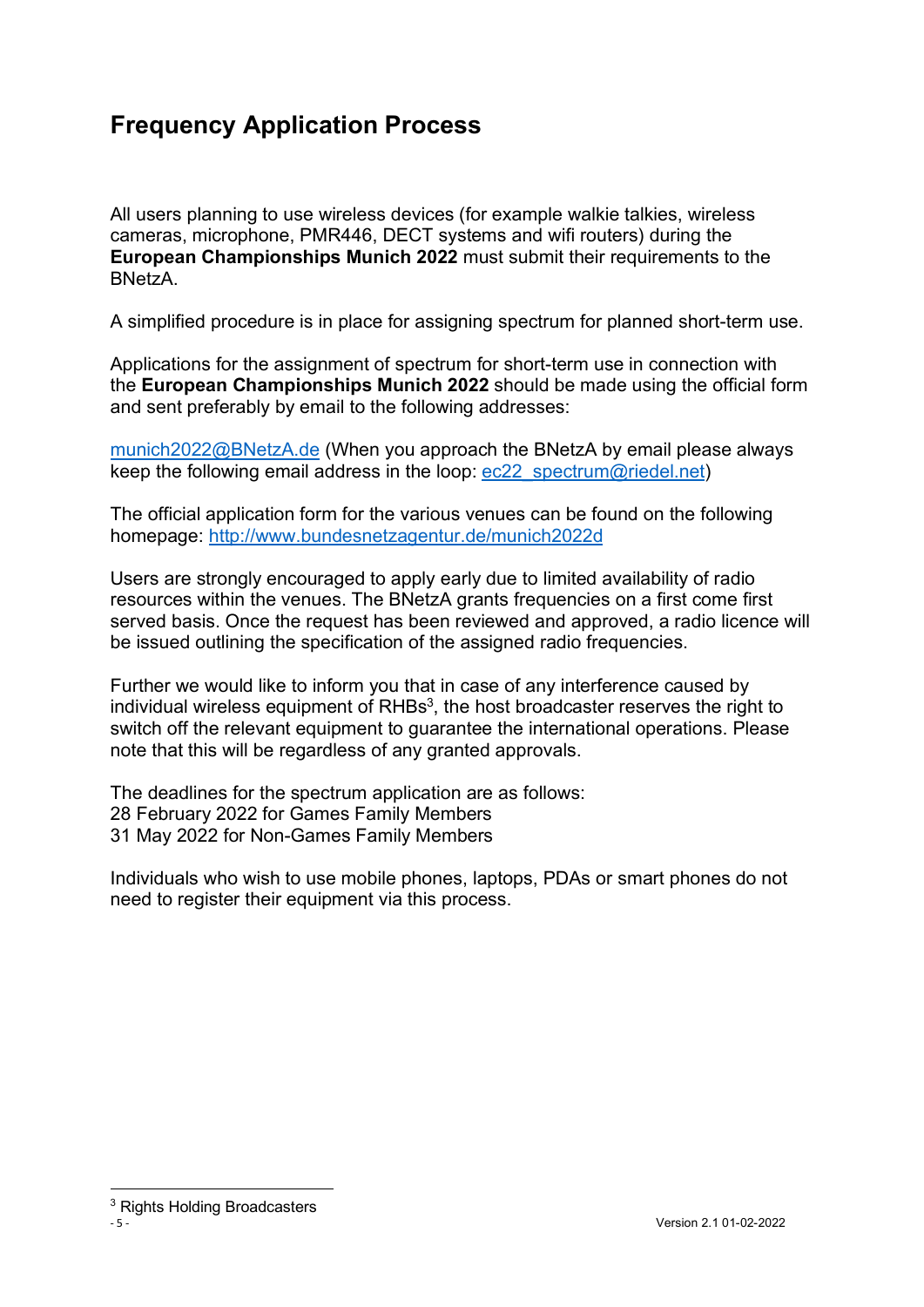# **Test and Tagging**

Upon arrival in Munich customers are required to have their wireless equipment validated at the Spectrum Desk in the Olympic Park. For the cycling teams there will be a dedicated Spectrum Desk at Messe Munich. The exact locations and dates will be shared at a later stage.

The Spectrum Desks team will examine the wireless equipment to ensure that it matches the specifications outlined in the radio licence. All wireless equipment must be programmed ahead of time to the frequency assigned. Once validation is completed, the wireless equipment will have a colour-coded label affixed to it that indicates that it is permitted to operate in a particular venue.

Failure to apply for radio frequency coordination and absence of a label will result in denial of entry of that wireless equipment to the venue.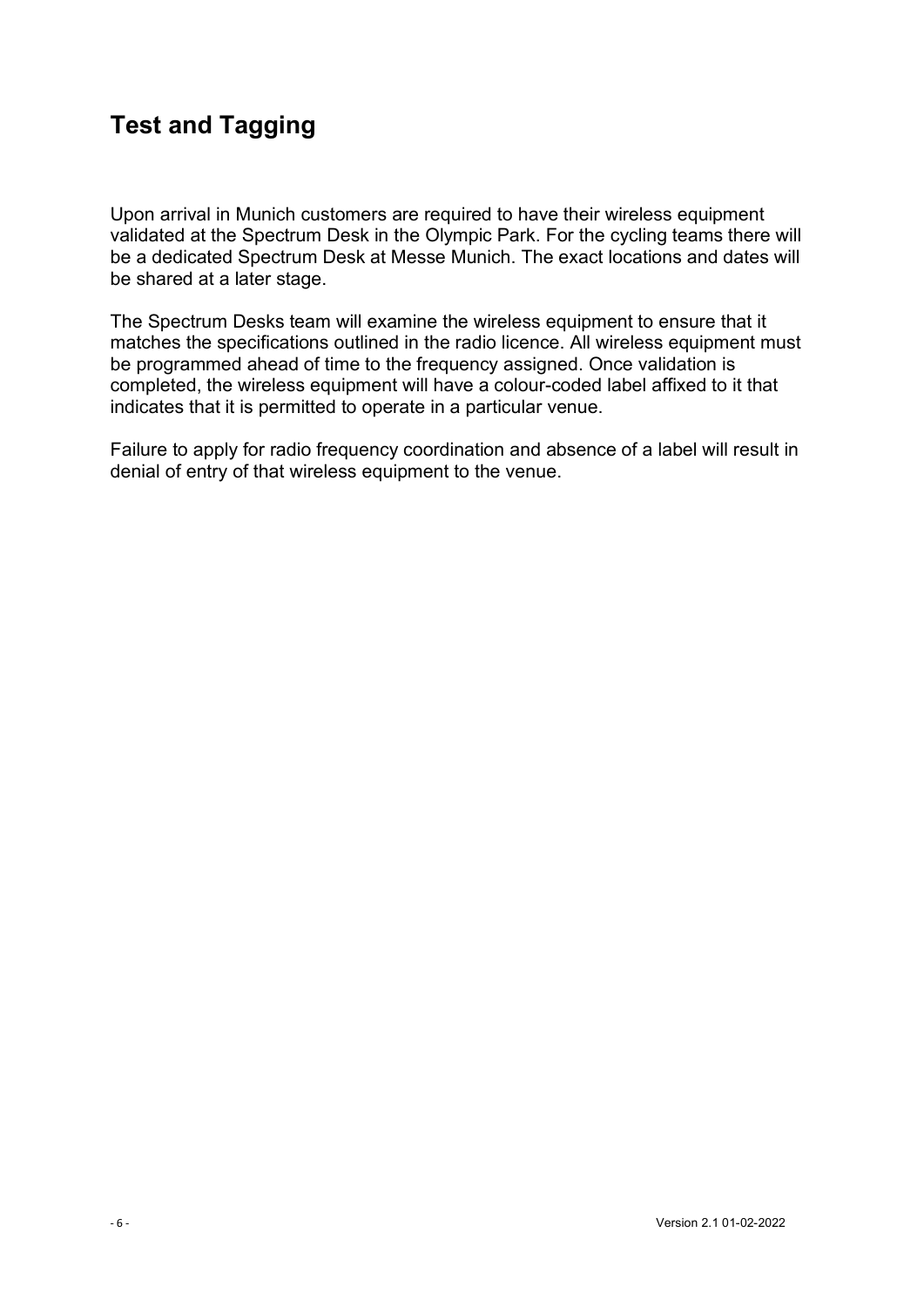### **Venues**

- Olympic Park
- Munich City
- Munich Olympic Regatta Centre
- Königsplatz, Munich
- Odeonsplatz, Munich
- Rudi-Sedlmayer-Halle
- Munich Messe
- Fürstenfeldbruck
- Murnau am Staffelsee
- Landsberg am Lech